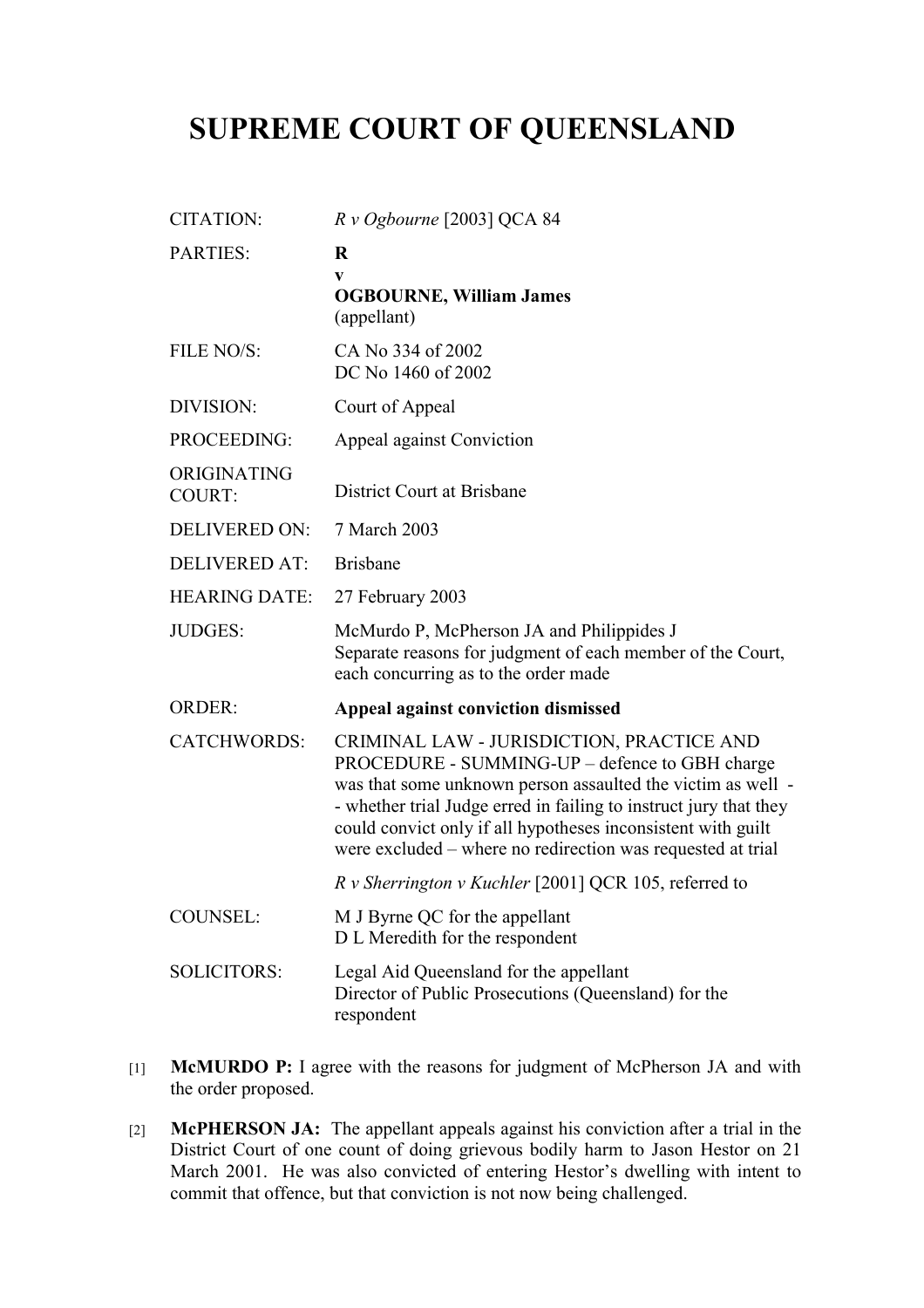- [4] A few days later Denise Evans was introduced to the appellant at Lloyd Dover's place on Wednesday 21 March 2001. It was on the night of that day that the offences were alleged to have been committed. She had previously been living with the complainant at a flat at 70 Florence Street, Wynnum, but an argument had taken place on the Monday of that week (which would have been 19 March) and she had left him. At Lloyd Dover's place she had a conversation with the appellant and another man named Jim McLean. In the course of it the appellant mentioned that his bike had been stolen. From his description of it, she realised that it was the bike she had seen at 70 Florence Street, which the complainant informed her he had stolen from Manly. She told the appellant where it was, and suggested he go and get it back. The appellant left soon afterwards.
- [5] Denise Evans did not see the appellant again until the following day, which was the Thursday 22<sup>nd</sup> March. In answer to her question, he said he had been to the complainant's place at 70 Florence Street, where he had retrieved the bike. He did not give her any detail of what had happened, but he said "I think I hurt him" or "he wasn't moving when I left", or something like that. The appellant mentioned that the complainant had been assaulted and said that he was going to see how he was. He left shortly after that.
- [6] Tracy Shannon also saw the appellant at Leanne Ruhanen's place on Thursday 22<sup>nd</sup> March. She had known him for about eight or nine years. She had borrowed some money from Leanne and had come to pay it back. She arrived at about 9.30 am and saw the appellant sitting on the verandah with his head in his hands. He looked really worried. She asked him how he was. He said he did not want to talk about it. She asked if it was over the pushbike she had heard about, and he said yes. She said "Well, it can't be that bad". He said "I think I might have killed this bloke". She repeated, "It can't be that bad. Is there any way you can find out?"; he just shook his head and looked really worried and dejected.
- [7] Leanne Ruhanen, who was the one who had first been told about the theft of the bicycle at the Manly Hotel, saw the appellant on the verandah of her house speaking to Tracy Shannon on the morning of Thursday 22<sup>nd</sup> March. She joined the conversation with the appellant after it had begun. The appellant said he had found his pushbike and had bashed the guy "pretty severely". He was concerned about what the police would do. The victim was "hurt fairly bad" or was "not in a good way", which was why the appellant was worried about the police. He was arrested about two weeks later in April, just when he and Leanne were preparing to go away together at Easter.
- [8] That conversation took place on the morning of Thursday 22<sup>nd</sup> March. At about 2.00 pm Denise Evans went round to the flat at 70 Florence Street. She saw an eviction notice on the table and she found the complainant lying on the bed in the bedroom. She claimed she did not see his face, but noticed he was having trouble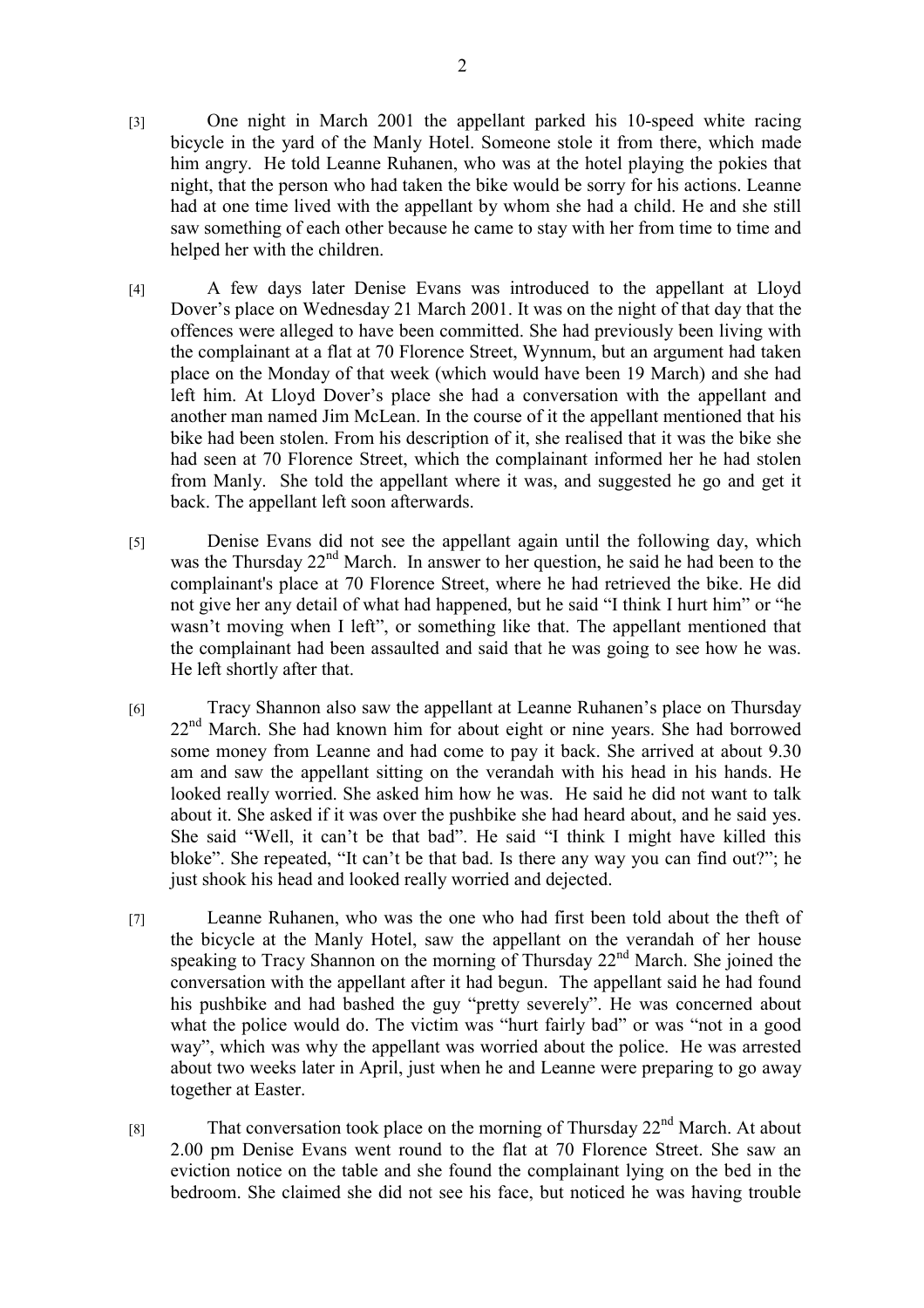sitting up. She said "It hurts, doesn't it?". She was still feeling angry with him, and she yelled at him and told him to get out. She said she would be back within the hour by which time he was to be out. When she came back at about 4.00 or 4.30 in the afternoon, the complainant had gone.

- [9] The complainant had first been found in an injured condition in bed by Mrs Yvonne Merriman at about 8.00 am on Thursday  $22<sup>nd</sup>$  March. She was his landlady, who had gone to deliver the eviction notice which Denise Evans later saw there. Mrs Merriman gave evidence that a man named Mick was at the flat the day before the complainant was attacked. He said he was trying to collect money from the complainant and suggested that Mrs Merriman accompany him at 8.00 am on Thursday to "get the money" owed to each of them. According to her evidence Mick did not arrive at the flat the next day as he suggested, so it was she alone who discovered the complainant. As can be seen on the photographic exhibits, there was blood around the place. She saw the complainant lying in bed and noticed that he had been injured. His face and eyes were bruised and he was not in a "healthy" condition. He was very much in pain. She asked who had done this to him, but he said he did not know. She suggested a doctor be sent for, but he did not respond to the suggestion. Later, while driving her car in the evening of that day, she saw the complainant on the footpath near the chemist's place in Edith Street.
- [10] The chemist who worked there was a Mr Corcoran. Someone reported to him that there was an injured man trying to use the telephone. It was the complainant. He was trying to phone his grandmother. Mr Corcoran realised he was badly injured. He borrowed a wheel chair and took him to the doctor's rooms nearby. Dr Finden said the complainant was brought to him at about 8.00 pm on Thursday 22 March 2001. He examined him while the complainant was seated in the wheel chair. Partly because of this, he does not appear to have realised the nature or extent of his injuries. The doctor gave him some painkillers and let him go.
- [11] The complainant made his way by train to where his grandmother lived, arriving there at about 1.00 am on Friday 23 March. She was shocked at his appearance. The next morning she and a friend took him to the Camp Hill Medical Centre. Dr Kristin Soda, who examined him there, said he had to be taken to hospital as soon as possible. Dr Ramsay at the Mater Hospital said that on examination the complainant was found to have traumatic pancreatitis, fractured cheekbones, fractures of the transverse processors of two lumbar vertebrae, together with bruising, abrasions and black eyes. He suffered renal failure and has since lost the use of a kidney. These injuries were consistent with assault and kicks to the abdomen and loin, and punches to the face. The complainant was placed in intensive care and is now partly disabled. Without treatment at the hospital, he would have died.
- [12] It was plain from the evidence at the trial that the complainant had sustained grievous bodily harm as the result of a physical assault which had taken place on the night of Wednesday 21<sup>st</sup> March 2001 at the flat where he lived at 70 Florence Street. The only question was whether it was the appellant who had inflicted the injuries, or had inflicted all of them. The complainant's evidence at the trial was that he had met the appellant on the afternoon of Wednesday 21 March at the Waterloo Hotel where he was drinking with a friend, who was having a counter lunch. They were sitting at a table when the appellant "just rocked up at the pub", sat at their table and "started talking to us". He said he did not have a place to stay and the complainant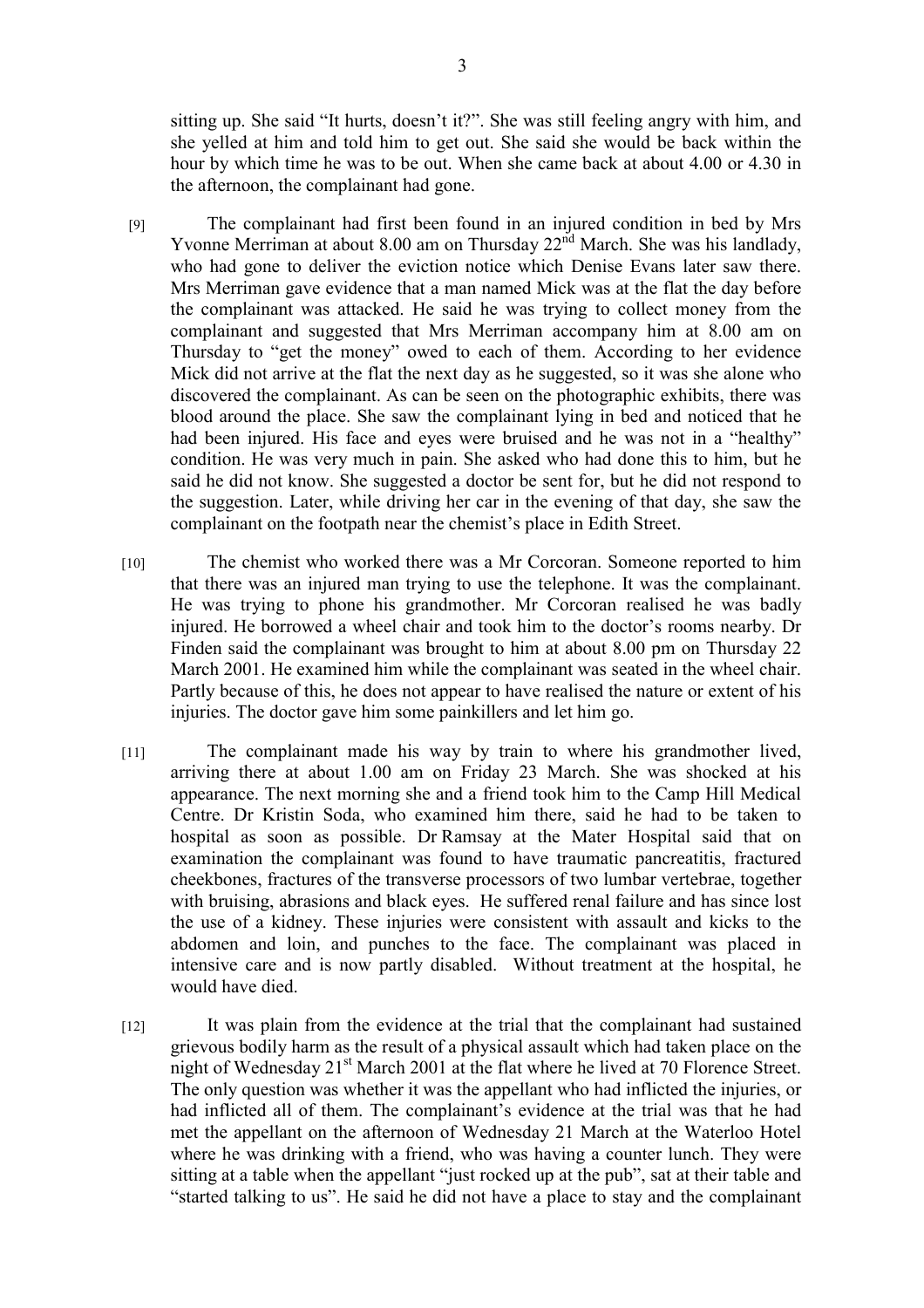offered to let him stay at his flat. After about an hour they left the hotel. The appellant went to buy some beer, and then joined the complainant later at the flat where they continued drinking and listening to music into the night

- [13] The complainant was intoxicated and passed out. The next thing he remembered was being on the floor of the kitchen and being kicked. It was the appellant who was doing this to him. He said something to the complainant like "you son of bitch. I should fucking kill you. You owe me two points". He claimed to have recognised his voice. In evidence, he then recounted going to the chemist and the doctor, and catching the train to his grandmother's place. He did not recall being assaulted more than once by the appellant. He admitted stealing the bicycle. A person named Michael Pearson had come to the flat looking to collect some money that was owing to him. The complainant denied owing any money or "points", which he understood to be amphetamines valued at about \$100.
- [14] The relevance of some of this and the cross-examination which followed was that the complainant had initially given to several different persons a somewhat different account of the assault. He told his grandmother when he saw her that three blokes had broken down the door of his flat and beaten him severely. He also told the police who visited him in hospital that three people had broken into the flat and attacked him. There was no evidence at the trial that the door had been broken down. At the committal he said that all he could remember was being assaulted twice. The only witness called for the defence was Joe Selina Ward. She had known the complainant for about 10 years. She said she had met him again in about March 2001. He told her he had met the appellant at the pub; the appellant had come to his flat; they had a fight; and then three blokes came and gave it to him; one was jumping on him, and said he should kill him as he owed him three points. In cross-examination, she said that the complainant had told her different things at different times. He had first said it was the appellant who had done it; but he also said it was "all Bill (the appellant), and he just wants a payment", meaning a criminal compensation payment.
- [15] The complainant denied having told Joe Selina Ward these things. She was his "ex-girlfriend" with whom he had started going round about three months before the trial. His explanation for saying to his grandmother and others, as he admitted he had, that three men had assaulted him was that, at the time he said it, he was disoriented and in hospital and suffering from the effects of morphine. He did not owe money for amphetamines. It was true that a Michael Pearson had previously come to the flat to collect some money; but it was Denise Evans he was looking for as it was she who owed him the money. In her evidence Denise confirmed she had owed him \$50, which she said she had paid back to him.
- [16] The suggestion was made to the complainant in cross-examination that Denise Evans had gone to the flat on Thursday  $22<sup>nd</sup>$  March accompanied by three men, and that they had beaten him up. The complainant denied this. Denise, he said, had come on the Thursday with Jim McLean, and another bloke, and a young girl, a teenager. Ms Evans confirmed that she had gone to the flat on Thursday with McLean and another girl, whose name she did not know. On the second occasion on the Thursday, she had gone alone. It was not put to her that she or any of those with her had assaulted the complainant.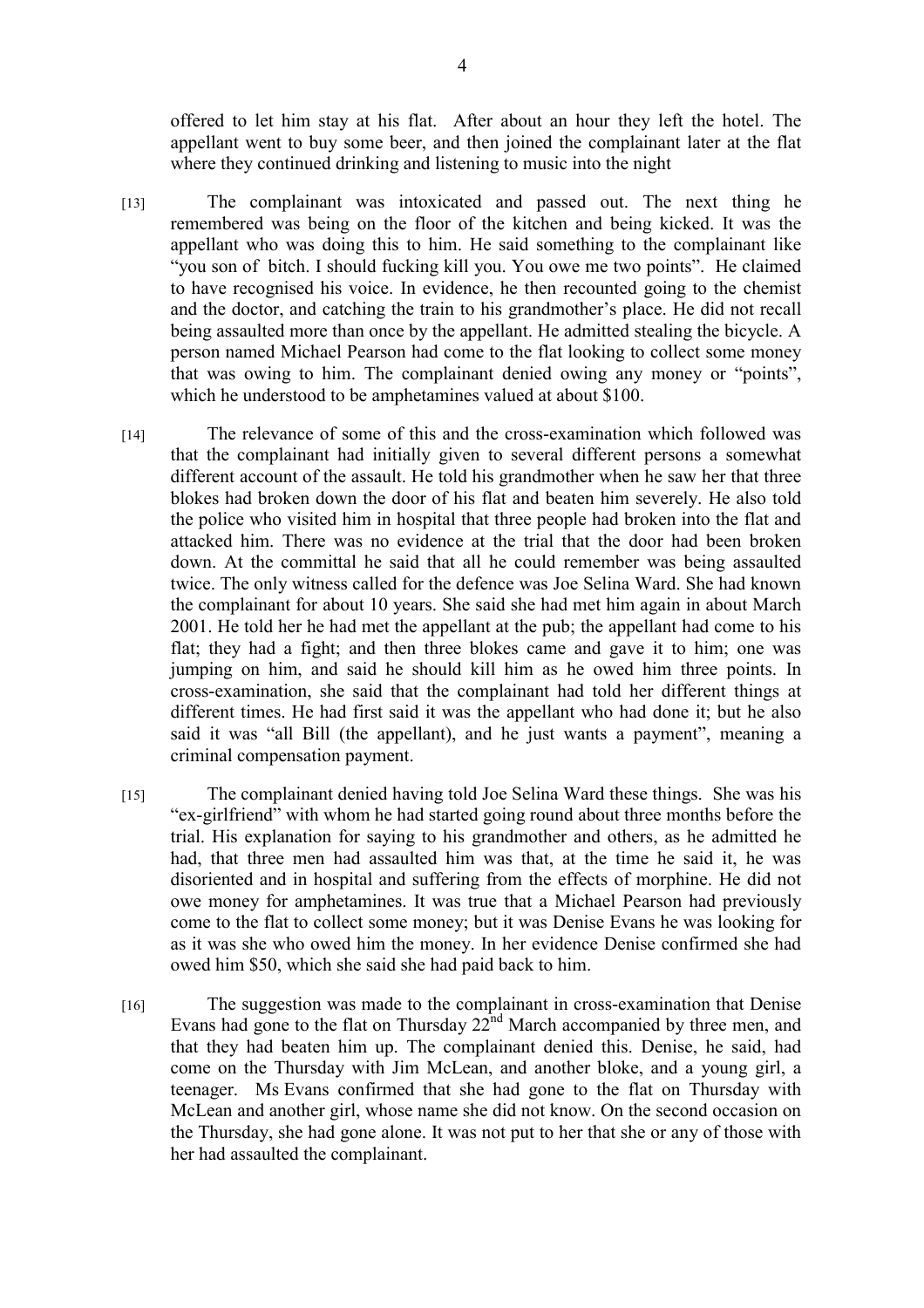- [17] On the evidence at the trial, there can be no doubt that the complainant sustained grievous bodily harm, and that it was the result of an assault or assaults by someone. There is no reasonable doubt that the appellant assaulted the complainant on the night of Wednesday 21 March 2001, nor that he went to the complainant's flat with that intention in mind. Indeed, it was open to the jury to infer that his approach to the complainant at the Waterloo Hotel at lunch time on Wednesday was all part of a plan to get himself invited to the complainant's flat in order to recover his bicycle and teach the complainant a lesson, as he had foreshadowed in speaking about his bicycle to Leanne Ruhanen at the Manly Hotel. When the police first approached the appellant on 6 April 2001, he admitted that the had given the complainant "a bit of a touch-up", but said he did not think he had hurt him badly. When advised of his right to be silent and to seek legal advice, he spoke to his solicitor and then refused to be interviewed.
- [18] If the complainant's injuries had been caused by the appellant with the assistance of others, he would still have been criminally responsible under s 7(1) of the Code for the grievous bodily harm that was sustained. See *R v Sherrington v Kuchler* [2001] QCR 105. Rationally, it is only if there had been a further assault committed independently of the appellant that the appellant could avoid responsibility for the ensuing injuries. The question for the jury was whether they were left in any reasonable doubt that the injuries had been inflicted by the appellant's admitted assault on him; or, conversely, whether they were satisfied beyond reasonable doubt that no other assault had taken place. The evidence against the appellant was strong. It consisted of his original threat uttered in the presence of Leanne Ruhanen at the Manly Hotel; his departure on Wednesday from Leanne's place and his return with the bike; his statements to Denise Evans, Tracy Shannon; and Leanne Ruhanen that he had hurt the complainant badly, to the point perhaps of killing him; and his concern about what would happen when the police traced him. All of this was inconsistent with his subsequent claim to the police that he did not think he had hurt him badly.
- [19] The jury would have been justified on the evidence at the trial in finding the appellant guilty as charged. As against this, there was the evidence about Michael Pearson, although his debt-collecting attempt was, on the evidence of Denise Evans and of the complainant, directed to her and not to the complainant. There was also the complainant's statement to his grandmother and the police concerning the second assault by three men. However, it would on the evidence have been open to the jury to reject the hypothesis of a second assault by persons unknown. Mrs Merriman's evidence about the blood she observed in the flat, and the condition in which she saw the complainant at 8.00 am on Thursday  $22<sup>nd</sup>$  March 2001, showed that he had been assaulted during the Wednesday night. It would have been a remarkable coincidence if, besides the appellant, three other persons had chosen to set upon the complainant on the same Wednesday night. There was no one apart from the appellant who appeared to have a motive for doing so. The jury were entitled to reject the complainant's references to a second assault as the product of a confused mind, and to reject as unreliable Ms Ward's evidence about what the complainant had told her only three weeks before the trial. His Honour directed the jury that that should allow little weight to the appellant's evidence.
- [20] It was submitted on appeal that the trial judge ought to have directed the jury to approach the case on the footing that they could convict the appellant only if they could exclude all hypotheses inconsistent with his guilt. No direction to that effect